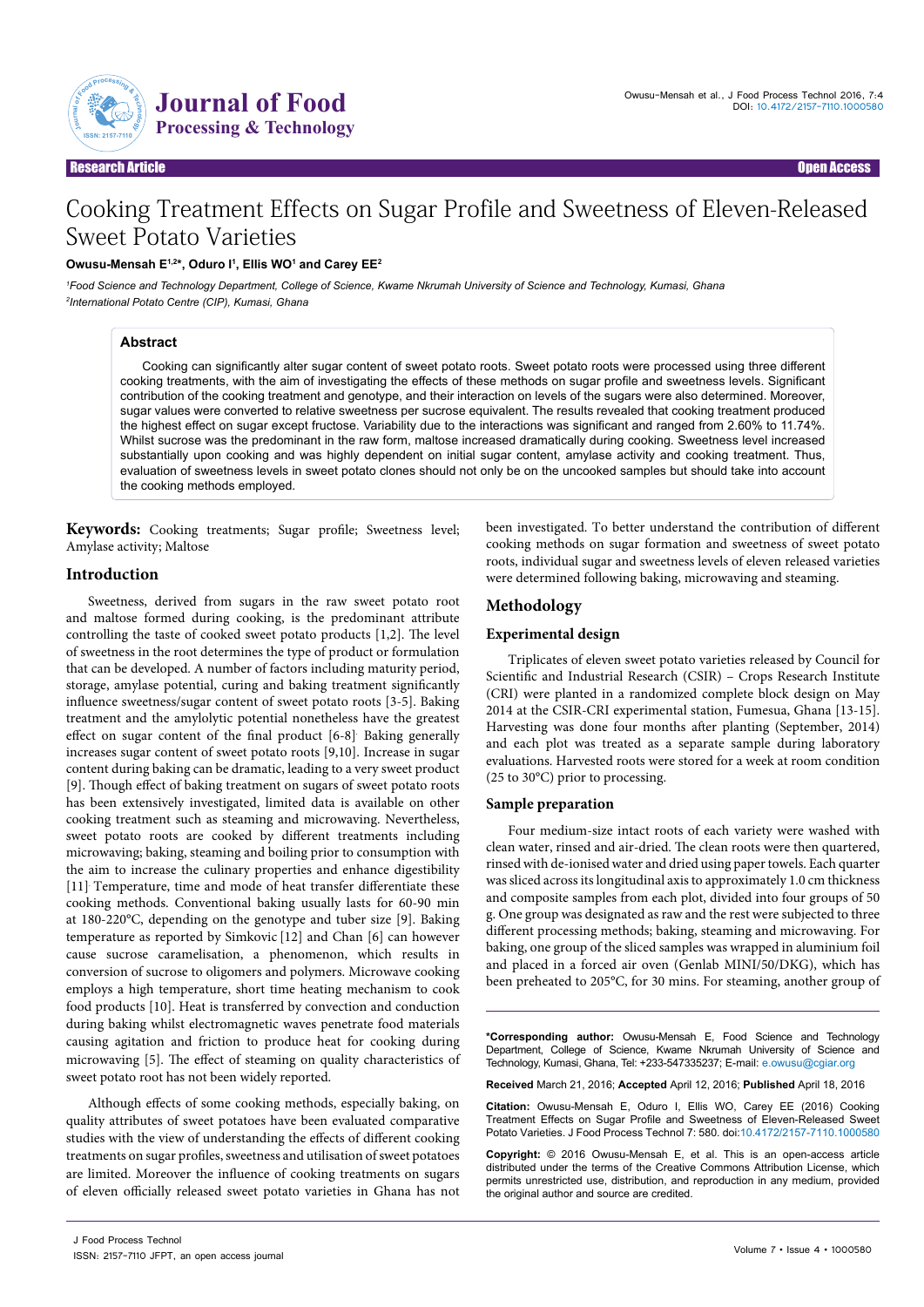root samples was placed in a Kitchen steamer with boiling water and cooked for 10 min. The third group of the root samples was wrapped in paper towel and moistened with about 5 mL of portable water and microwaved (sharp microwave model R-228H) for 5 min inside a plastic microwaveable food container. Cooked samples were allowed to cool to room temperature for about 20 min, transferred to whirl-Pak polyethylene bags and frozen at –20°C before drying using the freeze dryer (True Ten, Ind, YK18-50, Taiwan). Dried samples were milled and sieved as described in chapter four (under methodology) prior to sugars determination.

#### **Sugar determination**

Freeze-dried and milled sweet potato samples were sent to the Quality Plant Product Laboratory (Department of Crop Science, University of Gottingen, Germany) for sugar analysis. Water extract of the freeze-dried sweet potato samples (0.1 g in 100 mL) was used. The samples were incubated in a water bath at 60°C for 1 h and treated with 0.2 mL Carrez I and Carrez II solution to remove proteins. Samples were purified by centrifugation (Sorvall RC-5B Refrigated Superspeed, GMI, Ramsay, USA) at 10,000 rpm for 10 min at 20°C. Sugars were determined from the membrane-filtered supernatant (pores size 0.45 µm). Glucose, fructose, sucrose, and maltose were separated using a LiChrospher 100 NH<sub>2</sub> (5  $\mu$ m) 4 x 4 mm pre-column in combination with a LiChrospher 100  $NH_2$  (5 µm) 4 x 250 mm separation column (Merck KGaA, Darmstadt, Germany) and an acetonitrile: pure water solution (80:20 v/v) as mobile phase at a flow rate of 1.0 mL min<sup>-1</sup> at 20°C and an injection volume of 20 µL. Sugars were detected with a Knauer differential refractometer 198.00 (Knauer, Berlin, Germany).

#### **Determination of amylase activity**

The 3,5-dinitrosalicyclic acid (DNSA) method for reducing sugars was employed to determine the total amylase activity of the freeze-dry sweet potato roots [16,17].

A unit (U) of amylase activity was defined as the amount of enzymes required to release reducing sugars equivalent to one µmole of maltose/ min under the above stated conditions [16].

### **Calculation of sweetness level**

In order to ascertain and compare sweetness levels among the varieties, sweetness (sucrose equivalent) was calculated from the equation: Sucrose Equivalent (SE) = 1.2 fructose + 1 sucrose + 0.64 glucose + 0.43 maltose [1,18]. Based on the SE values obtained, the varieties were classified into four categories: non sweet ( $SE \le 12$  g/100g dry weight); low sweet (SE 13 – 20 g/100 g); moderate sweet (SE 21 – 28 g/100 g); and high sweet (SE29 – 37 g/100 g) [1].

### **Statistical analysis**

Experimental means were calculated from triplicate values of each variety per treatment. Data obtained were subjected to analysis of variance using Statistical Analysis System (SAS) [19]. Significant differences among means were assessed using Least Significant Difference (LSD) at probability level of 5%.

### **Results and Discussion**

## **Effect of cooking treatment, genotype and interaction on sugars of cooked sweet potato roots**

The effect of cooking, genotype and their interaction were significant on all sugars (maltose, sucrose, glucose and fructose), though the percentage contributions varied considerably (Tables 1 and 2).

| Variety   | <b>Skin Colour</b> | <b>Skin Shape</b> | Flesh colour   | Yield (t/ha) |
|-----------|--------------------|-------------------|----------------|--------------|
| Apomuden  | Reddish brown      | Obovate           | Reddish orange | 48.9         |
| Bohye     | Purple             | Obovate           | Pale orange    | 16.8         |
| Dadanyuie | Dark purple        | Round elliptic    | <b>White</b>   | 10.5         |
| Faara     | Deep purple        | Long elliptic     | Cream          | 16.9         |
| Hi-Starch | Creamy             | Elliptic          | Cream          | 14.7         |
| Ligri     | Cream              | Round elliptic    | Pale yellow    | 16.3         |
| Okumkom   | Cream              | Long elliptic     | Cream yellow   | 19.91        |
| Oqyefo    | Purple             | Long elliptic     | <b>White</b>   | 25.9         |
| Otoo      | Cream              | Long elliptic     | Light orange   | 30.7         |
| Patron    | Dark yellow        | Long elliptic     | Dark yellow    | 15.9         |
| Sauti     | Cream              | Long elliptic     | Yellow         | 15.4         |

Page 2 of 6

| <b>Table 1:</b> Phenotypic attributes and yield of the sweet potato varieties used for |  |  |  |  |  |
|----------------------------------------------------------------------------------------|--|--|--|--|--|
| assessment of changes in sugar content [3-5].                                          |  |  |  |  |  |

| <b>Source of Variation</b> | *Variance (%)  |                |           |                 |  |  |  |
|----------------------------|----------------|----------------|-----------|-----------------|--|--|--|
|                            | <b>Maltose</b> | <b>Sucrose</b> | Glucose   | <b>Fructose</b> |  |  |  |
| Genotype (G)               | 7.26"          | $16.93**$      | 38.82**   | 45.68**         |  |  |  |
| Cooking treatment (CT)     | $90.12**$      | 79.04**        | $52.60**$ | $43.12**$       |  |  |  |
| GxCT                       | $2.60**$       | $4.03**$       | $8.65**$  | $11.47**$       |  |  |  |

**Table 2:** Percentage variability of cooking treatment, genotype, and interactions on sugars of cooked sweetpotato roots.

Cooking treatment showed the highest effect of the total variability on the sugars except fructose. The effect was more profound on maltose content with percentage variability of 90.12%. Nearly 80% and 53% of the total variation in sucrose and glucose contents of the cooked roots were due to the cooking treatment. Effect of genotype was highest on fructose relative to the other sugars. While 45.68% of the variation in fructose resulted from the genotypic composition of the roots, only 7.26% of the difference in maltose content was due to genotypic effect. Percentage variability resulting from genotypic effect on sucrose and glucose was 16.93% and 38.82% respectively. Overall variation from interactions between cooking treatment and genotype ranged from 2.60% to 11.47% of the entire differences noticed. Although it was significant, it contributed the least of the total variation.

The results from the analysis of variation depict that changes in sugar concentrations during cooking are significantly dependent on cooking treatment, genotype and interaction. Among these factors cooking treatment exerted the highest effect. Its effect was more profound on maltose content, which increased from 7.26% prior to cooking to 90.12% afterward. Cooking increases temperature intensity and penetration, and also facilitates breakdown of hydrolytic bonds holding starch granules and other compounds*.* Such conditions enhance the activity of native amylase resulting in starch degradation and the production of sugars mainly maltose as observed in the study [8,20]. Apart from fructose, changes in individual sugars were remarkable. Response from fructose was higher for genotype effect rather than cooking treatment.

#### **Effect of cooking treatment on sugars of sweet potato roots**

Table 3 shows the means and ranges in sugars as a result of the different cooking treatments. Wide variation existed among the sugars of the cooked sweet potato roots, with maltose and sucrose showing the highest variability. Maltose was hardly present in the raw form whilst sucrose (10.58%) predominated. This finding agrees with Morrison [8] and Sun [10] who reported that sucrose is the major sugar in raw forms and the most important sugar for predicting sweetness in sweet potatoes [6]. Sucrose concentration, generally, increased slightly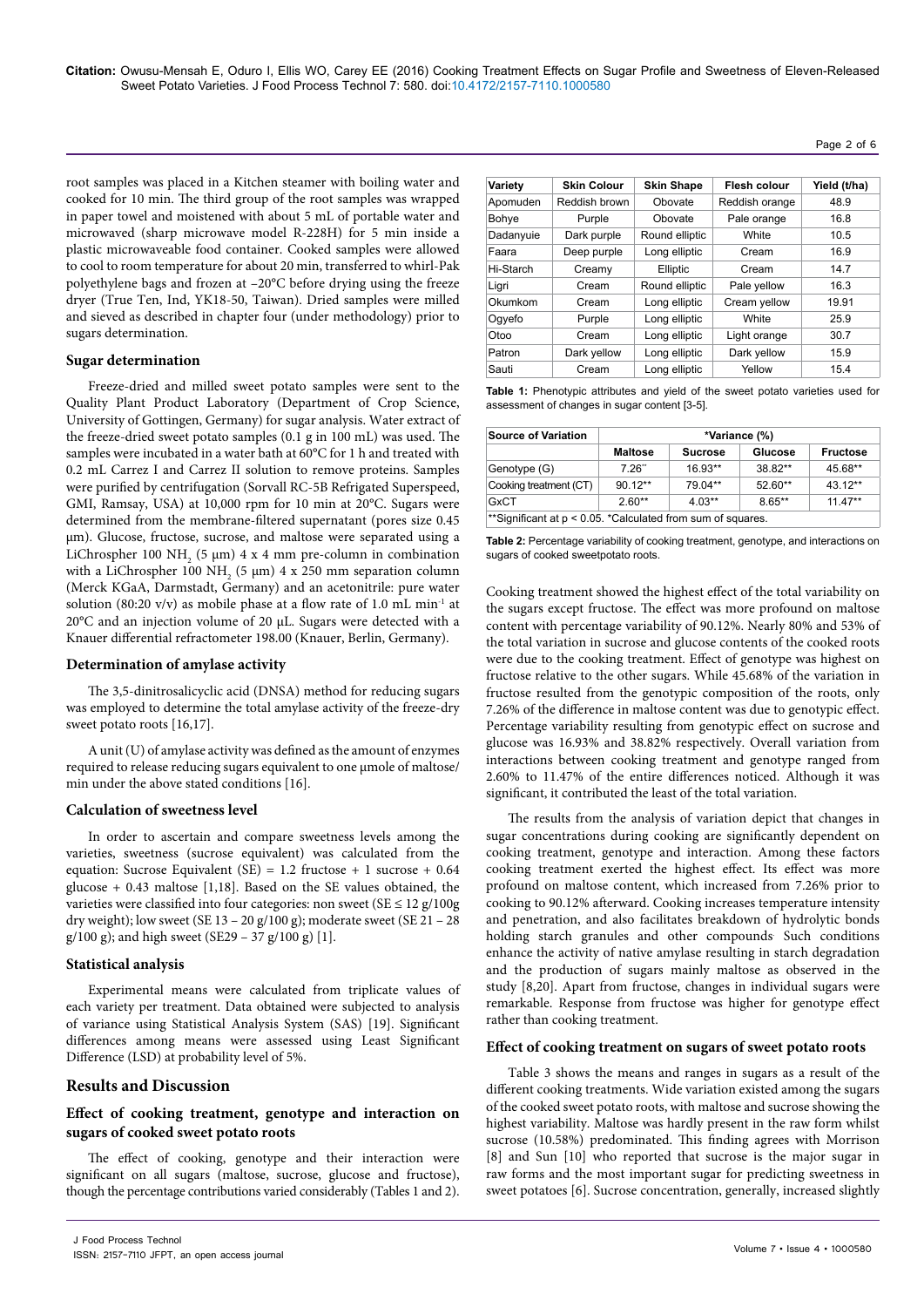| <b>Individual Sugars</b>                                                                                                                        | <b>Cooking Treatment</b>  |                           |                           |                           |  |  |  |
|-------------------------------------------------------------------------------------------------------------------------------------------------|---------------------------|---------------------------|---------------------------|---------------------------|--|--|--|
| (% DM)                                                                                                                                          | Raw                       | <b>Baking</b>             | <b>Microwaving</b>        | <b>Steaming</b>           |  |  |  |
| Sucrose                                                                                                                                         | 10.58 (9-23) <sup>a</sup> | 11.01 (6-20) <sup>a</sup> | 10.72 (7-16) <sup>a</sup> | 4.30 $(0-8)^{b}$          |  |  |  |
| Glucose                                                                                                                                         | $2.69(1-4)^a$             | $1.10(0-3)^{b}$           | $1.63(0.4-5)^{b}$         | $1.55(0-5)^{b}$           |  |  |  |
| Fructose                                                                                                                                        | $1.58(0-3)a$              | $0.84~(0-2)^a$            | $0.92(0-2)^a$             | $0.95(0-4)$ <sup>a</sup>  |  |  |  |
| Maltose                                                                                                                                         | $0.63(0-1)a$              | 20.13 (5-36) <sup>b</sup> | $5.07(2-15)^c$            | 14.35 (2-27) <sup>d</sup> |  |  |  |
| Ranges of maeans are presented in brackets. a,b,c Figures in rows with the same<br>superscripts are not significantly different ( $p < 0.05$ ). |                           |                           |                           |                           |  |  |  |

**Table 3:** Means and ranges of individual sugars in raw and cooked sweet potato roots.



when baked, though it was not significant compared to the raw, but remained constant at microwaving and decreased significantly during steaming. Glucose and fructose contents were not significantly affected by the different cooking treatments, although the levels were generally lower compared to raw roots. Maltose content rose from 0.63% before cooking to 20.13%, 14.35% and 5.07% after baking, steaming and microwaving respectively. It became the principal sugar following baking and steaming. Increase in maltose content following cooking has been observed in several sweet potato varieties [7,8,10]. Changes in maltose and sucrose (the major sugars) concentrations per variety during cooking were also assessed and results presented in Figures 1 and 2 respectively. Maltose, which was not detected in most of the varieties prior to cooking increased dramatically after baking and steaming (Figure 1). Faara, Dadanyuie, Ligri Sauti and Apomuden had the highest increase and Hi-Starch the lowest in maltose content following baking and steaming. Though the effect of microwave cooking was also positive and significant on maltose content for all the varieties, it was comparatively much lower to both baking and steaming. In contrast, sucrose content decreased in some of the varieties while increasing slightly or remaining the same in others during cooking (Figure 2). Apomuden, Dadanyuie, and Hi-starch recorded a decrease whilst Bohye, Faara, Otoo, Sauti and Ligri showed an increase after baking. Sucrose contents in Ogyefo, Okumkom and Patron were not significantly affected by baking treatment. Steaming reduced sucrose content in all the varieties. The magnitude of reduction was extremely high in Faara, which lost almost 96% of its sucrose content. Effect of microwave treatment on sucrose was similar to that of baking. While negatively affecting sucrose content in Apomuden, Bohye, Hi-Starch, Ligri, Patron, and Sauti, microwaving enhanced sucrose levels in Dadanyuie, Faara, and Otoo. Sucrose content in Ogyefo, and Okumkom were not significantly affected.

Concentration of sugars in sweet potato roots varies significantly

during cooking, with the extent of variability being highly dependent on; 1) initial sugar concentration, 2) amylase activity and 3) cooking method employed. The impact of cooking treatment on sugar content is related to temperature, time, and mode of heat transfer. Baking treatment resulted in the highest sugar (maltose) formation mainly due to the long cooking period (30 min) coupled with the high temperature (205°C) employed. Moreover there was no direct contact between the sample and the heating medium, a system that prevented possible leaching of soluble sugars, during baking. Heat is transferred from the periphery to the centre of the root by conduction in baking as compared to microwaving for instance where electromagnetic radiation penetrates the entire root causing agitation and friction to produce heat for cooking instantaneously [5]. Hence baking utilises more time, a system that allows adequate starch gelatinisation and subsequent conversion to maltose by amylases [21,22]. It has been demonstrated that increasing heating temperature over a time frame increases starch degradation and maltose production [8,10]. Baking treatment at higher temperatures can however cause sucrose caramelisation, a phenomenon, which results in conversion of sucrose to oligomers and polymers as reported by Simkovic [12] and Chan [6]. Hence the reduction in sucrose content of some of the varieties (Figure 2) may be attributed to this effect. This finding corresponds with Chan [6] and Morrison [8] who reported a decrease in sucrose content of several sweet potato cultivars during baking. The rapid heating mechanism of microwaving deactivated the native amylases Figure 1: Changes in maltose content of sweetpotato roots as affected<br>hy different cooking treatments: microwaying steaming and baking<br>responsible for maltose formation, and consequently the reduction in





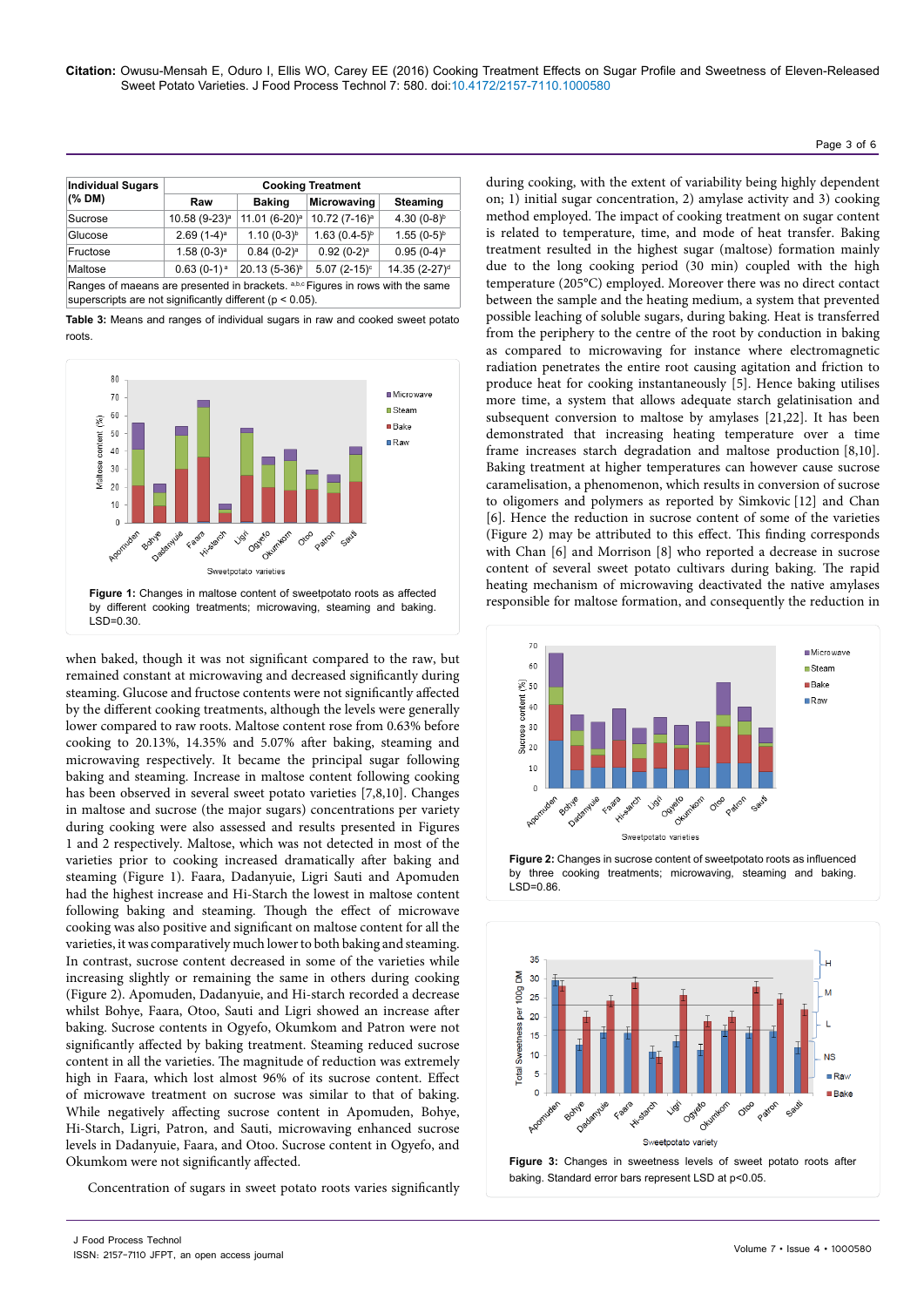**Citation:** Owusu-Mensah E, Oduro I, Ellis WO, Carey EE (2016) Cooking Treatment Effects on Sugar Profile and Sweetness of Eleven-Released Sweet Potato Varieties. J Food Process Technol 7: 580. doi:10.4172/2157-7110.1000580

its levels [6,10]. Moreover, the short heating period of microwaving does not enhance starch gelatinisation, a rate-determining step in initial stages of hydrolysis [7,21]. Whereas baking resulted in a dramatic increase in maltose content of Jewel, microwaving inhibited its formation, reducing the total sugar content of the cooked product [10]. Microwave cooking can therefore be an ideal method for food preparations where high sugar content is not a desirable attribute. In regions like Sub-Sahara Africa where less sweet potato varieties are perceived to be the preferred choice Tumwegamire [23], microwave cooking could be the recommended choice.

Steaming treatment resulted in an increase in maltose content in all the varieties. On the contrary, it caused a reduction in sucrose content in all the varieties compared to the raw roots. The heat transfer mechanism of steaming treatment allowed direct contact between the roots and the heat source. Such heat exchange technique allows movement of soluble substances; where solutes move from high concentration to low concentration. Sucrose, which was initially high in the raw roots, may have consequently moved from the roots to the steam. Hence the reduction in sucrose content observed in the roots after steaming.

Increase in sugars, particularly maltose, levels of sweet potato root can also be attributed to the hydrolytic ability of native amylases present in the uncooked roots. Sweet potato roots contain high levels of amylases, mainly α- and β-amylase, which significantly influence levels of sugar in processed sweet potatoes [24]. Amylases hydrolyse gelatinised starch into maltose and short-chain branched oligosaccharides (limit dextrins) during cooking resulting in a sweet taste [8,22]. The amylase activity of the varieties was therefore determined to ascertain the general hypothesis that amylases are also responsible for the increase in sugar content.

Table 4 presents amylase activity of the sweet potato varieties investigated. It ranged from 927.14 U/g in Ligri to 387.06 U/g in Histarch. Based upon levels of activity found, Ligri, Dadanyuie, Sauti, Ogyefo and Okumkom were grouped as very high amylase varieties. Faara, and Otoo are high-class varieties whilst Patron, Apomuden, Bohye and Hi-Starch are considered moderate types. The level of amylase activity correlated positively with the formation of maltose after cooking (Figure 1). Most of the high amylase varieties including Dadanyuie, Ligri, and Faara of low initial total sugar content (Figure 1) showed very high increase in maltose content after baking and steaming. Similarly, Hi-starch with a lower amylase activity but similar initial sugar content as that of Ligri for instance produced little extra maltose, and was not significantly different from the uncooked roots. Apomuden with moderate amylase potential produced moderate maltose content though it had the highest content prior to cooking. This result supports previous findings that maltose content in cooked sweet potato is a function of amylase activity of the roots [7,8]. However, it should be noted that different cooking treatments produced significantly different effects on sugar content of the cooked roots (Figure 1). Baking treatment however results in the highest final sugar contents.

#### **Baking treatment and sweetness of sweet potato roots**

To study the effect of cooking treatment on sweetness levels of the varieties, baking treatment, which resulted in the highest increase in sugars, was selected. Individual sugars in raw and baked roots were first converted to sucrose equivalent (SE) based on sweetness factors [25]. Such conversion allows easy comparison of sweetness among sweet potato varieties. Kays [1] employed this method to evaluate the sweetness levels of 272 baked sweet potato clones and categorised the clones into five main groupings based on SE: Very high ≥38; high 29- 37; moderate 21-28; low 13-20 and non-sweet  $\leq 12$  g per 100 g dry mass.

Sweetness among the sweet potato varieties prior to and after baking is presented in Figure 3. The levels increased significantly after baking in majority of the varieties, and the effect was more pronounced in the high amylase types (Table 4); Faara, Ligri, Otoo and Sauti. The increase also corresponded well with the maltose content after baking (Figure 1). Apomuden had the highest sweetness value of 29.79 SE, and Hi-Starch the lowest of 10.79 SE prior to baking (Figure 3). The other varieties had values in the range of 12 to 16 SE. Using the grouping by Kays [1], the varieties fell under the following classes prior to baking: Apomuden–High sweet; Bohye, Dadanyuie, Faara, Ligri, Okumkom, Otoo, Patron and Sauti–Low sweet; and Hi-starch, Ogyefo and Sauti– non sweet. However the levels of sweetness and subsequently the sweetness categories of the varieties changed significantly following baking. Whereas Apomuden dropped slightly, but not significant, from high sweet category (29.79 SE) to moderate sweet (28 SE), majority of the varieties including Dadanyuie, Faara, Ligri, Otoo and Patron moved from low sweet to moderately sweet category. The increase in SE of Bohye and Okumkom were not significant enough to place them in the moderate class. Whilst Ogyefo and Sauti increased in SE values and were categorised as low and moderate sweet respectively, Hi-starch, remained in the same non-sweet category following baking [26,27].

Sweetness in sweet potatoes is a function of cultivar, amylase activity, storage condition, and cooking treatment [1,5,6]*,* . Nonetheless, amylase activity, initial sugar concentration and maltose formed during cooking are the most critical in determining the final sweet sensation of cooked root [1,8]. These factors can completely change the sweetness status of a variety as observed in Dadanyuie, Faara, Ligri, Sauti, Otoo, Patron and Ogyefo (Figure 3) which were low or non-sweet prior to cooking, but changed to moderate sweet when baked.

The sweet potato varieties in this study were also classified into four general groups based on initial sucrose equivalent (SE) and starch hydrolytic potential [8]. These are low initial SE/low starch hydrolysis; Low initial SE/high starch hydrolysis; High initial SE/low starch hydrolysis and High initial SE/high starch hydrolysis. Figure 4



**Figure 4:** Classification of eleven sweetpotato varieties based on sucrose equivalent (SE) derived from starch hydrolysis (using maltose as indicator) during bakingand endogenous sugars (sucrose, glucose and fructose).

 $(-, -)$  – Low initial SE/low starch hydrolysis;  $(-, +)$  - Low initial SE/high starch hydrolysis; (+, -) – High initial SE/low starch hydrolysis; (+, +) – High initial sugar/High starch hydrolysis [11,14].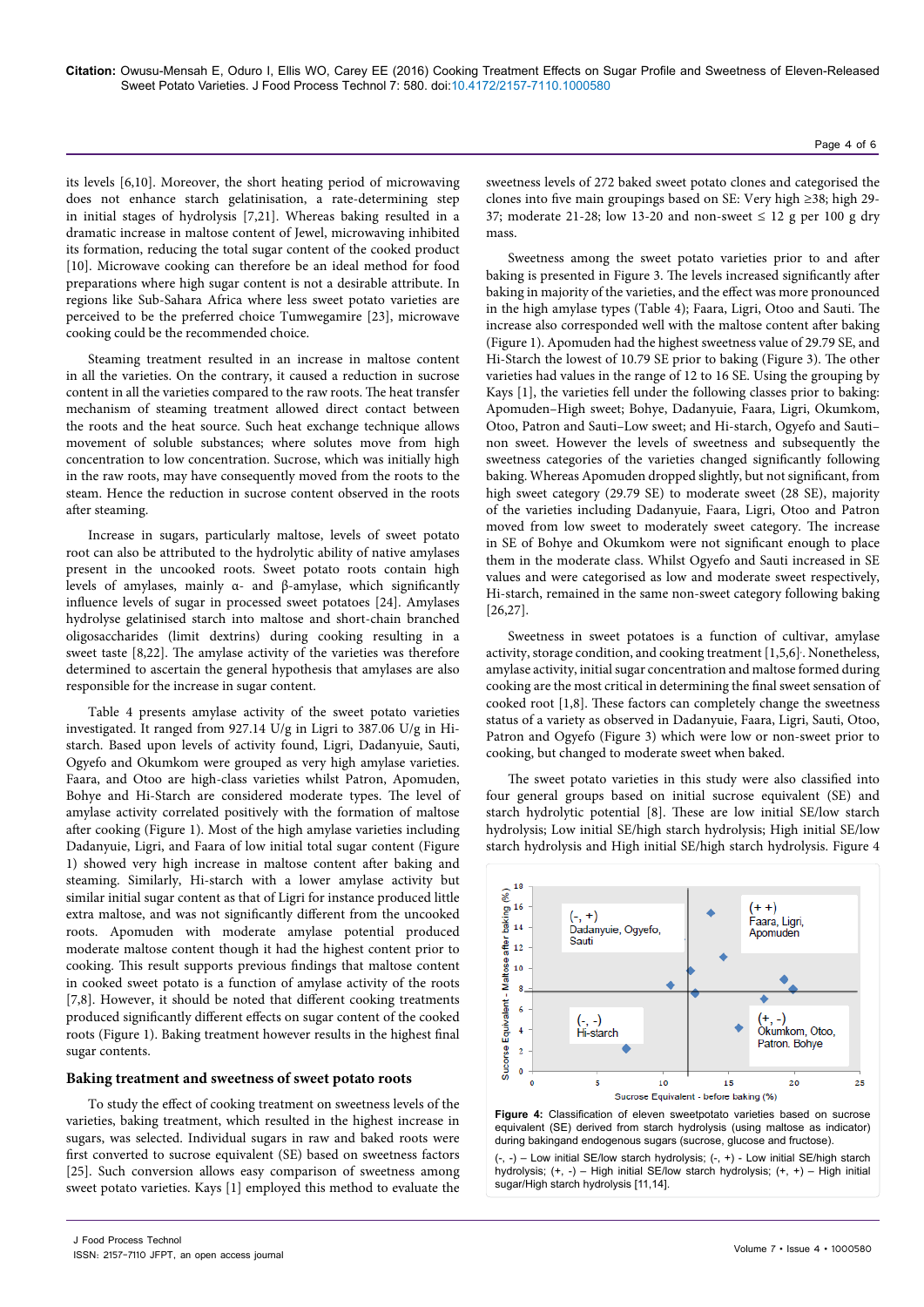**Citation:** Owusu-Mensah E, Oduro I, Ellis WO, Carey EE (2016) Cooking Treatment Effects on Sugar Profile and Sweetness of Eleven-Released Sweet Potato Varieties. J Food Process Technol 7: 580. doi:10.4172/2157-7110.1000580

shows the classification of the sweet potato varieties assessed under this grouping.

Hi-starch was the only variety belonging to the class of low initial SE content coupled with low starch hydrolysis (-, -). It produced small amount of maltose upon cooking (Figure 1) as a result of its low amylase activity (Table 4). Natural inhibitors and starch-based structural resistance to hydrolysis are also probably inhibitory mechanisms for the low starch hydrolysis [8]. This lack of activity has been attributed to a recessive allele called β*-amy* for which the variety Satsumahikari was homozygous [8]. It is probable that Hi-Starch is the same variety since it was introduced to Ghana from Japan. Amylase activity in this variety was detected in vitro, but apparently was below the threshold required for effective hydrolysis during baking. Dadanyuie, Ogyefo and Sauti had low initial SE but produced significant amounts of maltose when baked (-, +) whilst Okumkom, Otoo, Patron and Bohye have moderate to high initial sugar content and produced low levels of maltose upon baking (+, -). The last group, Faara, Ligri and Apomuden, had relatively high initial SE and moderate to high starch hydrolytic (+, +) potential following baking. The outcome of this investigation establishes that final sweetness of cooked sweet potato roots is a function of initial sugar content and amylase potential of the raw root. Hence it would be unreliable to classify sweet potato clones in terms of sweetness prior to cooking.

#### **Conclusion and Recommendations**

The findings of this study indicate that cooking method, genotype and their interactions significantly influences sugars and sweetness of sweet potato root. Among these factors cooking treatment showed the highest variability. Baking which lasted for longer time resulted in the highest maltose formation. Maltose was barely absent in raw roots but increased considerably after cooking. The amount of maltose synthesized was however dependent on the level of amylase present in the raw root. Activity of amylases was facilitated by temperature, time, and mode of heat penetration by the cooking method. Whilst baking conditions enhances hydrolysis, electromagnetic radiation generated by microwave cooking deactivates amylases, suppressing maltose formation and rendering the product less sweet. Sweetness was found to be dependent on initial sugar content, amylase activity and cooking method. Cooking treatment should therefore be considered as a key criterion when evaluating quality attributes of sweet potatoes for appropriate utilization.

| Sweet potato varieties | <b>Total amylase activity</b>                                                  | <b>Groupings</b>           |
|------------------------|--------------------------------------------------------------------------------|----------------------------|
| Ligri                  | 927.14 (40.56)                                                                 | Very high                  |
| Dadanyuie              | 882.05 (26.82)                                                                 | $\mathfrak{c}$             |
| Sauti                  | 809.24 (30.45)                                                                 | $\mathfrak{c}$             |
| Oqyefo                 | 804.10 (30.67)                                                                 | $\mathfrak{c}\mathfrak{c}$ |
| Okumkom                | 779.25 (37.76)                                                                 | $\epsilon$                 |
| Faara                  | 687.32 (50.34)                                                                 | High                       |
| Otoo                   | 650.67 (20.45)                                                                 | $\mathfrak{c}$             |
| Patron                 | 489.81 (15.56)                                                                 | Moderate                   |
| Apomuden               | 454.10 (21.56)                                                                 | $\mathfrak{c}$             |
| Bohye                  | 414.26 (13.24)                                                                 | $\alpha$                   |
| Hi-starch              | 387.06 (25.67)                                                                 | $\mathfrak{c}\mathfrak{c}$ |
|                        | Grouping was based on ranges of amylase activity found: Very High (> 750) High |                            |

 $\epsilon$ ed on ranges of amylase activity found: Very High (≥ 750), High (749-550), moderate (549- 350), low (≤ 349). Standard deviations are presented in brackets. LSD = 14.45

**Table 4:** Means and levels of amylases in sweet potato varieties.

#### **References**

- 1. [Kays SJ, Wang Y, McLaurin JW \(2005\) Chemical and geographical assessment](http://journal.ashspublications.org/content/130/4/591.abstract)  [of the sweetness of the cultivated sweet potato clones of the world. J Amer Soc](http://journal.ashspublications.org/content/130/4/591.abstract)  [Hort Sci 130: 591-591.](http://journal.ashspublications.org/content/130/4/591.abstract)
- 2. [Winklund T \(2012\) Amylolytic activity in selected sweet potato \(](https://www.google.co.in/url?sa=t&rct=j&q=&esrc=s&source=web&cd=1&cad=rja&uact=8&ved=0ahUKEwjerY23oqzMAhWIco4KHWykB0kQFggbMAA&url=http%3A%2F%2Fwww.scirp.org%2Fjournal%2FPaperInformation.aspx%3FPaperID%3D19079&usg=AFQjCNE07-CG1mGL7GB-myQjusO1lrJZ5w&bvm=bv.120551593,d.c2E)*Ipomoea batatas* [Lam\) varieties during development and in storage. Food and Nutrition](https://www.google.co.in/url?sa=t&rct=j&q=&esrc=s&source=web&cd=1&cad=rja&uact=8&ved=0ahUKEwjerY23oqzMAhWIco4KHWykB0kQFggbMAA&url=http%3A%2F%2Fwww.scirp.org%2Fjournal%2FPaperInformation.aspx%3FPaperID%3D19079&usg=AFQjCNE07-CG1mGL7GB-myQjusO1lrJZ5w&bvm=bv.120551593,d.c2E)  [Sciences 3: 660-668.](https://www.google.co.in/url?sa=t&rct=j&q=&esrc=s&source=web&cd=1&cad=rja&uact=8&ved=0ahUKEwjerY23oqzMAhWIco4KHWykB0kQFggbMAA&url=http%3A%2F%2Fwww.scirp.org%2Fjournal%2FPaperInformation.aspx%3FPaperID%3D19079&usg=AFQjCNE07-CG1mGL7GB-myQjusO1lrJZ5w&bvm=bv.120551593,d.c2E)
- 3. [Adu-Kwarteng E, Sakyi-Dawson EO, Ayernor GS, Truong VD, Shih FF, et](https://www.researchgate.net/publication/271754231_Variability_of_Sugars_in_Staple-Type_Sweet_Potato_Ipomoea_batatas_Cultivars_The_Effects_of_Harvest_Time_and_Storage)  [al. \(2014\) Variability of sugars in staple-type sweet potato \(](https://www.researchgate.net/publication/271754231_Variability_of_Sugars_in_Staple-Type_Sweet_Potato_Ipomoea_batatas_Cultivars_The_Effects_of_Harvest_Time_and_Storage)*Ipomoea batatas*) [cultivars. The effect of harvest time and storage. Intern J of Food Properties.](https://www.researchgate.net/publication/271754231_Variability_of_Sugars_in_Staple-Type_Sweet_Potato_Ipomoea_batatas_Cultivars_The_Effects_of_Harvest_Time_and_Storage)  [17: 410-420.](https://www.researchgate.net/publication/271754231_Variability_of_Sugars_in_Staple-Type_Sweet_Potato_Ipomoea_batatas_Cultivars_The_Effects_of_Harvest_Time_and_Storage)
- 4. [Dziedoave NT, Graffham AJ, Westby A, Otoo J, Komlaga G \(2010\) Influence of](http://pubag.nal.usda.gov/pubag/article.xhtml?id=2204815&searchText=author%3A%22Westby%2CA.%22&searchField=)  [variety and growth environment on ß-amylase activity of flour from sweet potato](http://pubag.nal.usda.gov/pubag/article.xhtml?id=2204815&searchText=author%3A%22Westby%2CA.%22&searchField=)  (*Ipomoea batatas*[\). Food control 21: 162-165.](http://pubag.nal.usda.gov/pubag/article.xhtml?id=2204815&searchText=author%3A%22Westby%2CA.%22&searchField=)
- 5. [Wang Y, Kays SJ \(2000\) Effect of cooking method on the aroma constituents of](http://onlinelibrary.wiley.com/doi/10.1111/j.1745-4557.2001.tb00591.x/abstract)  [sweet potato \[Ipomoea batatas \(L.\) Lam\]. J Food quality 24: 67-78.](http://onlinelibrary.wiley.com/doi/10.1111/j.1745-4557.2001.tb00591.x/abstract)
- 6. [Chan CF, Chiang CM, Lai CY, Huang CF, Kao SC, et al. \(2012\) Changes](http://link.springer.com/article/10.1007/s13197-012-0900-z)  [in sugar composition during baking and their effects on sensory attributes of](http://link.springer.com/article/10.1007/s13197-012-0900-z)  [baked sweet potatoes. J Food Sci Technol 51: 4072-4077.](http://link.springer.com/article/10.1007/s13197-012-0900-z)
- 7. [Takahata Y, Noda T, Nagata T \(1994\) Effect of ß-amylase stability and starch](https://www.google.co.in/url?sa=t&rct=j&q=&esrc=s&source=web&cd=1&cad=rja&uact=8&ved=0ahUKEwjQ6q6soqzMAhVGB44KHWv5BN4QFggcMAA&url=http%3A%2F%2Fpubs.acs.org%2Fdoi%2Fabs%2F10.1021%2Fjf00047a036&usg=AFQjCNEsK-Afenq3BG5fCsFRFaA6YcT-RQ)  [gelatinization during heating on varietal differences in maltose content in sweet](https://www.google.co.in/url?sa=t&rct=j&q=&esrc=s&source=web&cd=1&cad=rja&uact=8&ved=0ahUKEwjQ6q6soqzMAhVGB44KHWv5BN4QFggcMAA&url=http%3A%2F%2Fpubs.acs.org%2Fdoi%2Fabs%2F10.1021%2Fjf00047a036&usg=AFQjCNEsK-Afenq3BG5fCsFRFaA6YcT-RQ)  [potatoes. J Agric Food Chem. 42: 2564-2569.](https://www.google.co.in/url?sa=t&rct=j&q=&esrc=s&source=web&cd=1&cad=rja&uact=8&ved=0ahUKEwjQ6q6soqzMAhVGB44KHWv5BN4QFggcMAA&url=http%3A%2F%2Fpubs.acs.org%2Fdoi%2Fabs%2F10.1021%2Fjf00047a036&usg=AFQjCNEsK-Afenq3BG5fCsFRFaA6YcT-RQ)
- [Morrison TA, Pressey R, Kays SJ \(1993\) Changes in](http://journal.ashspublications.org/content/118/2/236?related-urls=yes&legid=jashs;118/2/236) a- and ß- amylase during [storage of sweet potato lines with varying starch hydrolytic potential. J Amer](http://journal.ashspublications.org/content/118/2/236?related-urls=yes&legid=jashs;118/2/236)  [Soc Hort Sci 118: 236 - 242.](http://journal.ashspublications.org/content/118/2/236?related-urls=yes&legid=jashs;118/2/236)
- 9. [Hagenimana V, Simard RE, Vezina LP \(1996\) Method for the hydrolysis of](https://www.google.co.in/url?sa=t&rct=j&q=&esrc=s&source=web&cd=1&cad=rja&uact=8&ved=0ahUKEwij1J2PoqzMAhXEco4KHcgqBK4QFggeMAA&url=http%3A%2F%2Fwww.google.co.in%2Fpatents%2FUS5525154&usg=AFQjCNH-_l8SlJz_RONmg1MfRqRVZaaoiA&bvm=bv.120551593,d.c2E)  [starchy materials by sweet potato endogenous amylases.](https://www.google.co.in/url?sa=t&rct=j&q=&esrc=s&source=web&cd=1&cad=rja&uact=8&ved=0ahUKEwij1J2PoqzMAhXEco4KHcgqBK4QFggeMAA&url=http%3A%2F%2Fwww.google.co.in%2Fpatents%2FUS5525154&usg=AFQjCNH-_l8SlJz_RONmg1MfRqRVZaaoiA&bvm=bv.120551593,d.c2E)
- 10. [Sun JB, Severson RF, Kays SJ \(1993\) Effect of heating temperature and](http://eurekamag.com/research/013/114/013114029.php)  microwave pretreatment on the formation of sugars and volatile in jewel sweet [potato. J Food quality 17: 447-456.](http://eurekamag.com/research/013/114/013114029.php)
- 11. [Woolfe JA \(1992\) Sweet potato: An untapped food resource. Cambridge](https://books.google.co.in/books?id=_MWmIDzNMSYC&redir_esc=y)  [University Press, Cambridge.](https://books.google.co.in/books?id=_MWmIDzNMSYC&redir_esc=y)
- 12. [Simkovic I, Surina I, Vrican, M \(2003\) Primary reactions of sucrose thermal](http://www.sciencedirect.com/science/article/pii/S016523700300007X)  [degradation. J Anal Appl Pyrol 70:493-504.](http://www.sciencedirect.com/science/article/pii/S016523700300007X)
- 13. [CSIR-CRI \(2012\) Technical report on sweet potato genotypes proposed](https://www.google.co.in/url?sa=t&rct=j&q=&esrc=s&source=web&cd=1&cad=rja&uact=8&ved=0ahUKEwigibm3oazMAhUKHY4KHdhXBY4QFggbMAA&url=http%3A%2F%2Fwww.sweetpotatoknowledge.org%2Fwp-content%2Fuploads%2F2016%2F01%2FPRES19_ADOFO_GHANA.pdf&usg=AFQjCNHOmqABWDVeEXctEesLt6E0xCg8Rw&bvm=bv.120551593,d.c2E)  [for release. Council for Scientific and Industrial Research-Crops Research](https://www.google.co.in/url?sa=t&rct=j&q=&esrc=s&source=web&cd=1&cad=rja&uact=8&ved=0ahUKEwigibm3oazMAhUKHY4KHdhXBY4QFggbMAA&url=http%3A%2F%2Fwww.sweetpotatoknowledge.org%2Fwp-content%2Fuploads%2F2016%2F01%2FPRES19_ADOFO_GHANA.pdf&usg=AFQjCNHOmqABWDVeEXctEesLt6E0xCg8Rw&bvm=bv.120551593,d.c2E)  [Institute.](https://www.google.co.in/url?sa=t&rct=j&q=&esrc=s&source=web&cd=1&cad=rja&uact=8&ved=0ahUKEwigibm3oazMAhUKHY4KHdhXBY4QFggbMAA&url=http%3A%2F%2Fwww.sweetpotatoknowledge.org%2Fwp-content%2Fuploads%2F2016%2F01%2FPRES19_ADOFO_GHANA.pdf&usg=AFQjCNHOmqABWDVeEXctEesLt6E0xCg8Rw&bvm=bv.120551593,d.c2E)
- 14. [CSIR-CRI \(2005\) Technical report on sweet potato genotypes proposed](https://www.google.co.in/url?sa=t&rct=j&q=&esrc=s&source=web&cd=2&cad=rja&uact=8&ved=0ahUKEwjJhZrioazMAhUIHo4KHRKYAhYQFgghMAE&url=http%3A%2F%2Fwww.sweetpotatoknowledge.org%2Fwp-content%2Fuploads%2F2016%2F01%2FPRES19_ADOFO_GHANA.pdf&usg=AFQjCNHOmqABWDVeEXctEesLt6E0xCg8Rw&bvm=bv.120551593,d.c2E)  [for release. Council for Scientific and Industrial Research-Crops Research](https://www.google.co.in/url?sa=t&rct=j&q=&esrc=s&source=web&cd=2&cad=rja&uact=8&ved=0ahUKEwjJhZrioazMAhUIHo4KHRKYAhYQFgghMAE&url=http%3A%2F%2Fwww.sweetpotatoknowledge.org%2Fwp-content%2Fuploads%2F2016%2F01%2FPRES19_ADOFO_GHANA.pdf&usg=AFQjCNHOmqABWDVeEXctEesLt6E0xCg8Rw&bvm=bv.120551593,d.c2E)  [Institute.](https://www.google.co.in/url?sa=t&rct=j&q=&esrc=s&source=web&cd=2&cad=rja&uact=8&ved=0ahUKEwjJhZrioazMAhUIHo4KHRKYAhYQFgghMAE&url=http%3A%2F%2Fwww.sweetpotatoknowledge.org%2Fwp-content%2Fuploads%2F2016%2F01%2FPRES19_ADOFO_GHANA.pdf&usg=AFQjCNHOmqABWDVeEXctEesLt6E0xCg8Rw&bvm=bv.120551593,d.c2E)
- 15. [CSIR-CRI \(1998\) Technical report on sweet potato genotypes proposed](https://www.google.co.in/url?sa=t&rct=j&q=&esrc=s&source=web&cd=1&cad=rja&uact=8&ved=0ahUKEwiGh_TuoazMAhULSo4KHX75AnQQFggbMAA&url=http%3A%2F%2Fwww.cropsresearch.org%2Findex.php%3Foption%3Dcom_content%26view%3Darticle%26id%3D75%26Itemid%3D244&usg=AFQjCNGPEWYI9p_6IfAOtGNR_C0vyRAh0w&bvm=bv.120551593,d.c2E)  [for release. Council for Scientific and Industrial Research-Crops Research](https://www.google.co.in/url?sa=t&rct=j&q=&esrc=s&source=web&cd=1&cad=rja&uact=8&ved=0ahUKEwiGh_TuoazMAhULSo4KHX75AnQQFggbMAA&url=http%3A%2F%2Fwww.cropsresearch.org%2Findex.php%3Foption%3Dcom_content%26view%3Darticle%26id%3D75%26Itemid%3D244&usg=AFQjCNGPEWYI9p_6IfAOtGNR_C0vyRAh0w&bvm=bv.120551593,d.c2E)  [Institute.](https://www.google.co.in/url?sa=t&rct=j&q=&esrc=s&source=web&cd=1&cad=rja&uact=8&ved=0ahUKEwiGh_TuoazMAhULSo4KHX75AnQQFggbMAA&url=http%3A%2F%2Fwww.cropsresearch.org%2Findex.php%3Foption%3Dcom_content%26view%3Darticle%26id%3D75%26Itemid%3D244&usg=AFQjCNGPEWYI9p_6IfAOtGNR_C0vyRAh0w&bvm=bv.120551593,d.c2E)
- 16. [Owusu-Mensah E, Oduro I, Sarfo KJ \(2010\) Steeping: A way of improving the](http://onlinelibrary.wiley.com/doi/10.1111/j.1745-4514.2010.00367.x/abstract)  [malting of rice grain. Journal of food biochemistry 35: 80-91.](http://onlinelibrary.wiley.com/doi/10.1111/j.1745-4514.2010.00367.x/abstract)
- 17. [Osman AM \(2002\) The advantages of using natural substrate-based methods](http://onlinelibrary.wiley.com/doi/10.1002/j.2050-0416.2002.tb00542.x/abstract)  [in assessing the roles and synergistic and competitive interactions on barley](http://onlinelibrary.wiley.com/doi/10.1002/j.2050-0416.2002.tb00542.x/abstract)  [malt starch degrading enzymes. J Inst Brew 108: 204-214.](http://onlinelibrary.wiley.com/doi/10.1002/j.2050-0416.2002.tb00542.x/abstract)
- 18. [Kumagai T, Umemura Y, Baba T, Iwanaga M \(1990\) The inheritance of β](http://www.ncbi.nlm.nih.gov/pubmed/24226356) [amylase null in storage roots of sweet potato,Ipomoea batatas \(L.\) Lam. Theor](http://www.ncbi.nlm.nih.gov/pubmed/24226356)  [Appl Genet 79: 369-376.](http://www.ncbi.nlm.nih.gov/pubmed/24226356)
- 19. [SAS \(2007\) Statistical Analysis Software. SAS Institute Inc. Cary, North](https://www.google.co.in/url?sa=t&rct=j&q=&esrc=s&source=web&cd=3&cad=rja&uact=8&ved=0ahUKEwjCibzsoqzMAhXBTo4KHaN1A-MQFgg3MAI&url=http%3A%2F%2Frat-stats-2007.software.informer.com%2F2.0%2F&usg=AFQjCNGcA00cJdoemDUyl7gScJhiieUqTA&bvm=bv.120551593,d.c2E)  [Carolina, USA.](https://www.google.co.in/url?sa=t&rct=j&q=&esrc=s&source=web&cd=3&cad=rja&uact=8&ved=0ahUKEwjCibzsoqzMAhXBTo4KHaN1A-MQFgg3MAI&url=http%3A%2F%2Frat-stats-2007.software.informer.com%2F2.0%2F&usg=AFQjCNGcA00cJdoemDUyl7gScJhiieUqTA&bvm=bv.120551593,d.c2E)
- 20. [Hagenimana V, Simard E \(1994\) Amylolytic activity in germinating sweet potato](http://journal.ashspublications.org/content/119/2/313.full.pdf)  (*Ipomea batatas* [L.\)roots. J Amer Soc Hort Sci 119: 313-320.](http://journal.ashspublications.org/content/119/2/313.full.pdf)
- 21. [Sawai J, Nakai T, Shimizu M \(2009\) Reducing sugar production in sweet](https://www.researchgate.net/publication/232103551_Reducing_Sugar_Production_in_Sweet_Potatoes_Heated_by_Electromagnetic_Radiation)  [potatoes heated by electromagnetic radiation. Food Sci Tech Int 15: 89-95.](https://www.researchgate.net/publication/232103551_Reducing_Sugar_Production_in_Sweet_Potatoes_Heated_by_Electromagnetic_Radiation)
- 22. [Lewthwaite SL, Sutton KH, Triggs CM \(1997\) Free sugar composition of sweet](https://www.researchgate.net/publication/248911427_Free_sugar_composition_of_sweetpotato_cultivars_after_storage)  [potato cultivars after storage. New Zealand J Crop and Hort Sci 25: 33-41.](https://www.researchgate.net/publication/248911427_Free_sugar_composition_of_sweetpotato_cultivars_after_storage)
- 23. [Tumwegamire S, Kapinga R, Patrick RR, LaBonte DR, Grüneberg WJ, et al.](http://agris.fao.org/agris-search/search.do?recordID=GB2012104835)  [\(2011\) Evaluation of dry matter, protein, starch, sucrose, ß-carotene, Iron,](http://agris.fao.org/agris-search/search.do?recordID=GB2012104835)  [zinc, calcium, and magnesium in east African sweet potato \(](http://agris.fao.org/agris-search/search.do?recordID=GB2012104835)*Ipomea batatas*) [germplasm. Hort science 46: 348-357.](http://agris.fao.org/agris-search/search.do?recordID=GB2012104835)